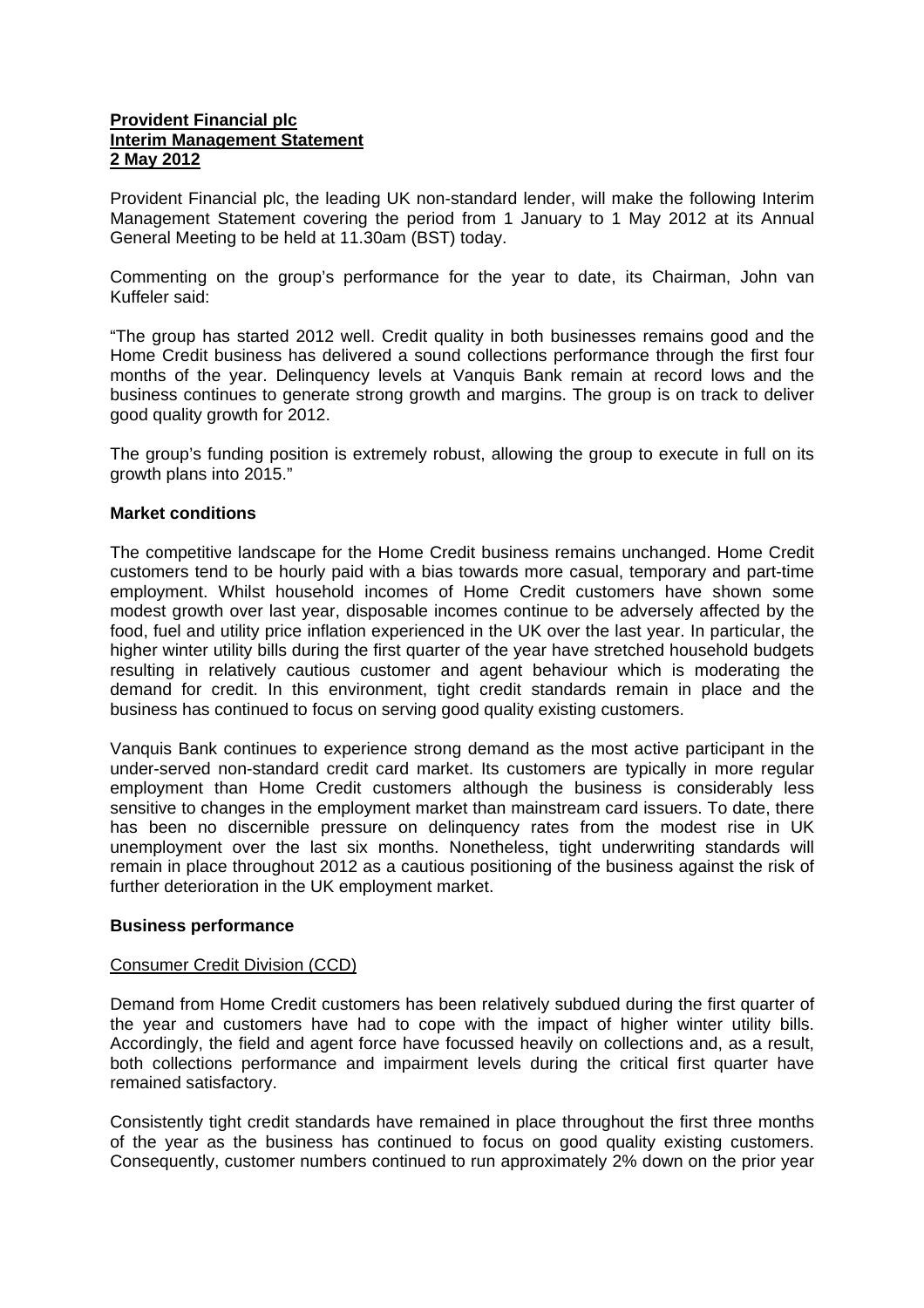during the first quarter and receivables remained flat on the prior year. Overall, the first quarter trading result for the Home Credit business was similar to last year.

#### Vanquis Bank

Vanquis Bank has continued to generate strong growth and margins through the first quarter of the year.

Investment in the customer acquisition programme has continued at a similar level to 2011 and, against unchanged underwriting standards, the business grew its customer base from 691,000 to 725,000 during the first quarter, representing year-on-year growth of 29%. Growth in customer numbers combined with the credit line increase programme supported first quarter receivables growth of 34%.

The post-Christmas seasonal rise in delinquency was mild and the level quickly returned to a record low for the business. To date, there has been no discernible impact from the relatively modest rise in unemployment over the last six months. As a result, the business has continued to generate a risk-adjusted margin of 35% compared to its minimum target of 30%.

Overall, Vanquis Bank's first quarter performance was substantially ahead of the first quarter of 2011.

Over the past year, Vanquis Bank has been exploring new medium-term growth opportunities. This work has included a review of EU territories which have a critical mass of under-served non-standard consumers and into which the business can passport its banking licence. Against these criteria, Poland has emerged as the most attractive opportunity. Vanquis Bank has recently received the approvals it requires from the UK and Polish regulators to passport its banking licence for the purpose of issuing credit cards in Poland. Accordingly, the business has commenced piloting a credit card targeted at the non-standard segment of the Polish market with the objective of developing and testing a customer proposition capable of delivering the group's target returns. The pilot is likely to run for a year and cost approximately £3m in 2012.

#### **Funding and capital**

The group's funding and liquidity positions have been further strengthened during the first quarter of the year. As previously reported, the group renewed its core syndicated bank facility of £382.5m in February through to May 2015 and cancelled all existing facilities. In addition, the group launched a third retail bond in March raising £120m at a coupon of 7.0% and a duration of five and half years.

The retail deposits programme at Vanquis Bank continued to run ahead of plan during the first quarter, with deposits taken increasing from £140m to £241m during the period. Headroom on the group's committed debt facilities at 31 March 2012 amounted to £337m which, together with the retail deposits programme at Vanguis Bank, is sufficient to fund maturities and projected growth in the business until May 2015.

Due to the increased level of committed debt funding following the retail bond issue, the flow of new funds from the retail deposits programme at Vanquis Bank has recently been moderated since it will not be necessary to reach the target of funding 80% of its receivables with retail deposits any earlier than December 2013.